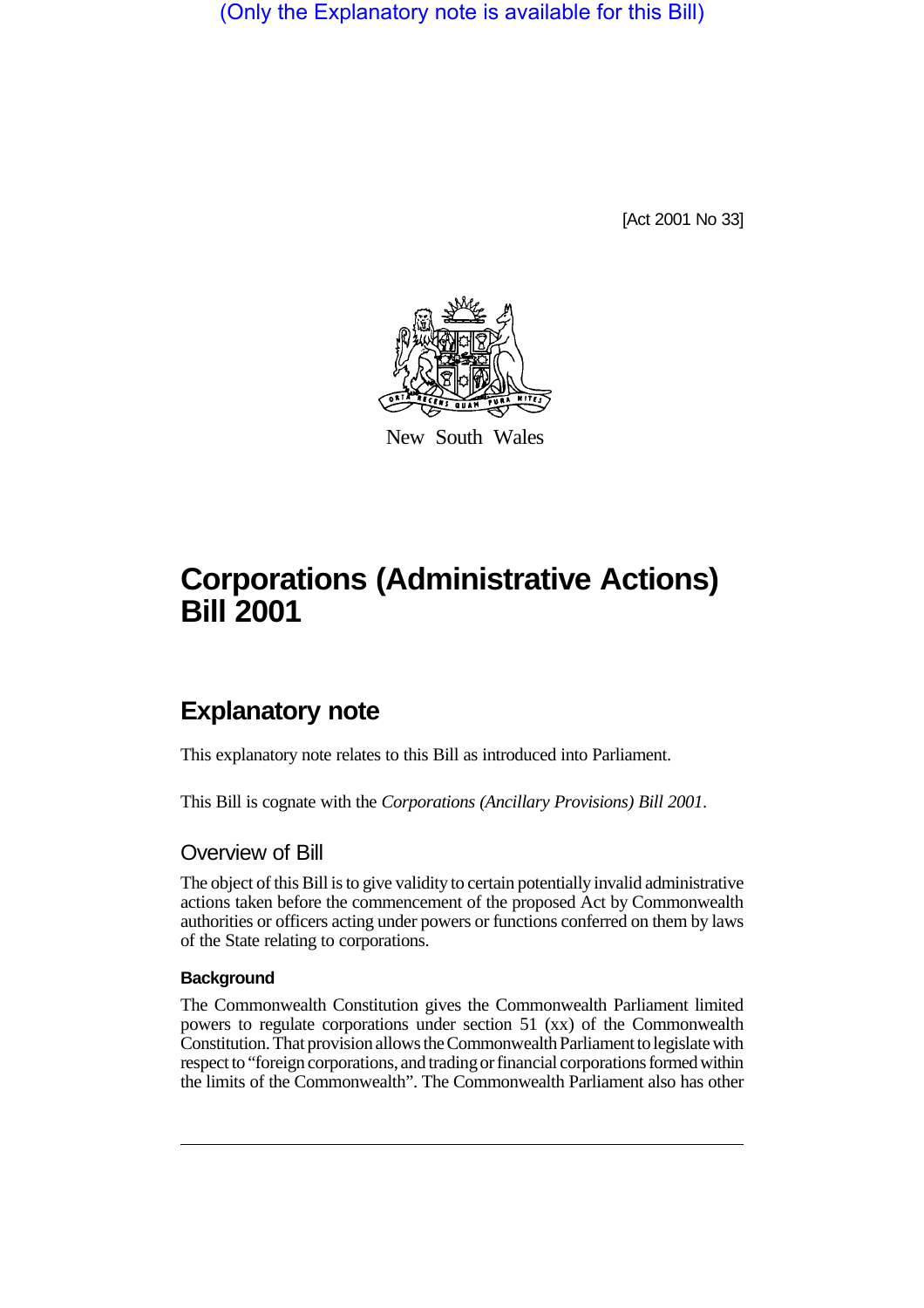Explanatory note

legislative powers under the Commonwealth Constitution that assist it to regulate corporate activities, such as the interstate trade and commerce power (section 51 (i)), and the postal, telegraphic, telephonic, and other like services power (section 51 (v)).

However, the High Court has held that the Commonwealth's constitutional powers do not extend to regulating aspects of a number of important commercial areas such as the incorporation of companies, certain activities of non-financial and nontrading corporations, and certain activities of unincorporated bodies that engage in commerce.

In contrast, the States have broad powers to regulate corporations and corporate activities (subject to the Commonwealth Constitution).

As a result of the restrictions on the powers of the Commonwealth Parliament, a national scheme of corporate regulation requires co-operation among the Commonwealth and the States and Territories. Several different schemes of cooperation have been implemented at different times since 1961.

The current scheme commenced on 1 January 1991. Under that scheme, the substantive law of corporate regulation (known as the *Corporations Law*) is contained in an Act of the Commonwealth enacted for the Australian Capital Territory and the Jervis Bay Territory (the *Capital Territory*). Laws of each State and the Northern Territory apply the Corporations Law of the Capital Territory (as in force for the time being) as a law of the State or Northern Territory. The effect of this arrangement is that, although the Corporations Law operates as a single national law, it actually applies in each State and the Northern Territory as a law of that State or Territory, not as a law of the Commonwealth.

The Corporations Law is administered by a Commonwealth body, the Australian Securities and Investments Commission (*ASIC*) established by the *Australian Securities and Investments Commission Act 1989* of the Commonwealth (*ASIC Act*). Each State and the Northern Territory have passed legislation applying relevant provisions of the ASIC Act as a law of that jurisdiction (known as the *ASC Law* or *ASIC Law*).

Legislation of each State and the Northern Territory confers functions relating to the administration and enforcement of the Corporations Law on ASIC, the Commonwealth Director of Public Prosecutions and the Australian Federal Police. These bodies are responsible for the investigation and prosecution of offences under the Corporations Law.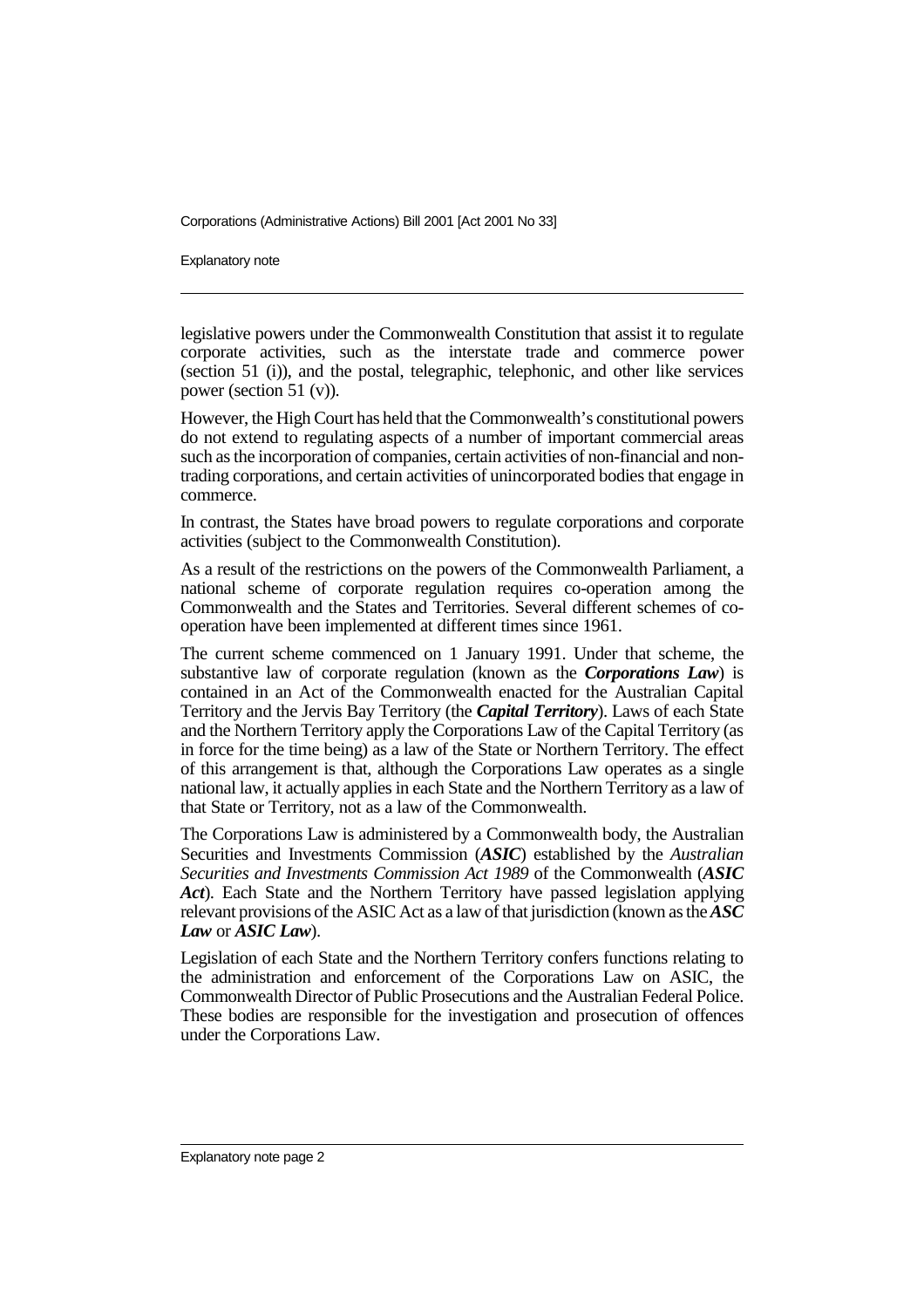Explanatory note

#### **The High Court decision in Hughes**

In *The Queen v Hughes* (2000) 171 ALR 155, the High Court indicated that, where a State gave a Commonwealth authority or officer a power to undertake a function under State law together with a duty to exercise the function, there must be a clear nexus between the exercise of the function and one or more of the legislative powers of the Commonwealth set out in the Commonwealth Constitution.

If this view prevails, the Commonwealth would not be able to authorise its authorities or officers to undertake a function under State law involving the performance of a duty (particularly a function having potential to adversely affect the rights of individuals) unless the function could be supported by a head of Commonwealth legislative power.

Although the Court found that the particular exercise of the prosecution function by the Commonwealth Director of Public Prosecutions in question in *Hughes* was valid, it made no finding about the validity of the conferral of the prosecution function generally, or of other functions under the Corporations Law scheme.

The decision in *Hughes* may have implications for the validity of a range of administrative actions taken by Commonwealth authorities and officers under the Corporations Law scheme (the *current scheme*) and the previous co-operative scheme (the *previous scheme*). A number of Commonwealth authorities have functions and powers under the current scheme, including ASIC and the Commonwealth Director of Public Prosecutions. Commonwealth authorities, most notably the National Companies and Securities Commission (*NCSC*), had functions and powers under the previous scheme. Much of the work of the NCSC was carried out by State and Territory authorities as delegates of the NCSC, and the Bill applies to actions of those delegates on the basis that the actions of a delegate are treated as actions of the principal. Since the commencement of the Corporations Law, Commonwealth authorities have continued to carry out functions under the previous scheme, including ASIC and the Commonwealth Director of Public Prosecutions.

Many or all actions by these Commonwealth authorities are likely to be valid, because they could be supported by the Commonwealth's legislative powers. However, the validity of each action can only be determined on a case by case basis, having regard to the particular circumstances of each action.

#### **Giving validity to Commonwealth administrative actions**

The Bill provides that every invalid administrative action taken under the current or previous scheme has (and is deemed always to have had) the same force and effect as it would have had if it had been taken by a State authority or officer of the State on which or whom the relevant function or power had been conferred.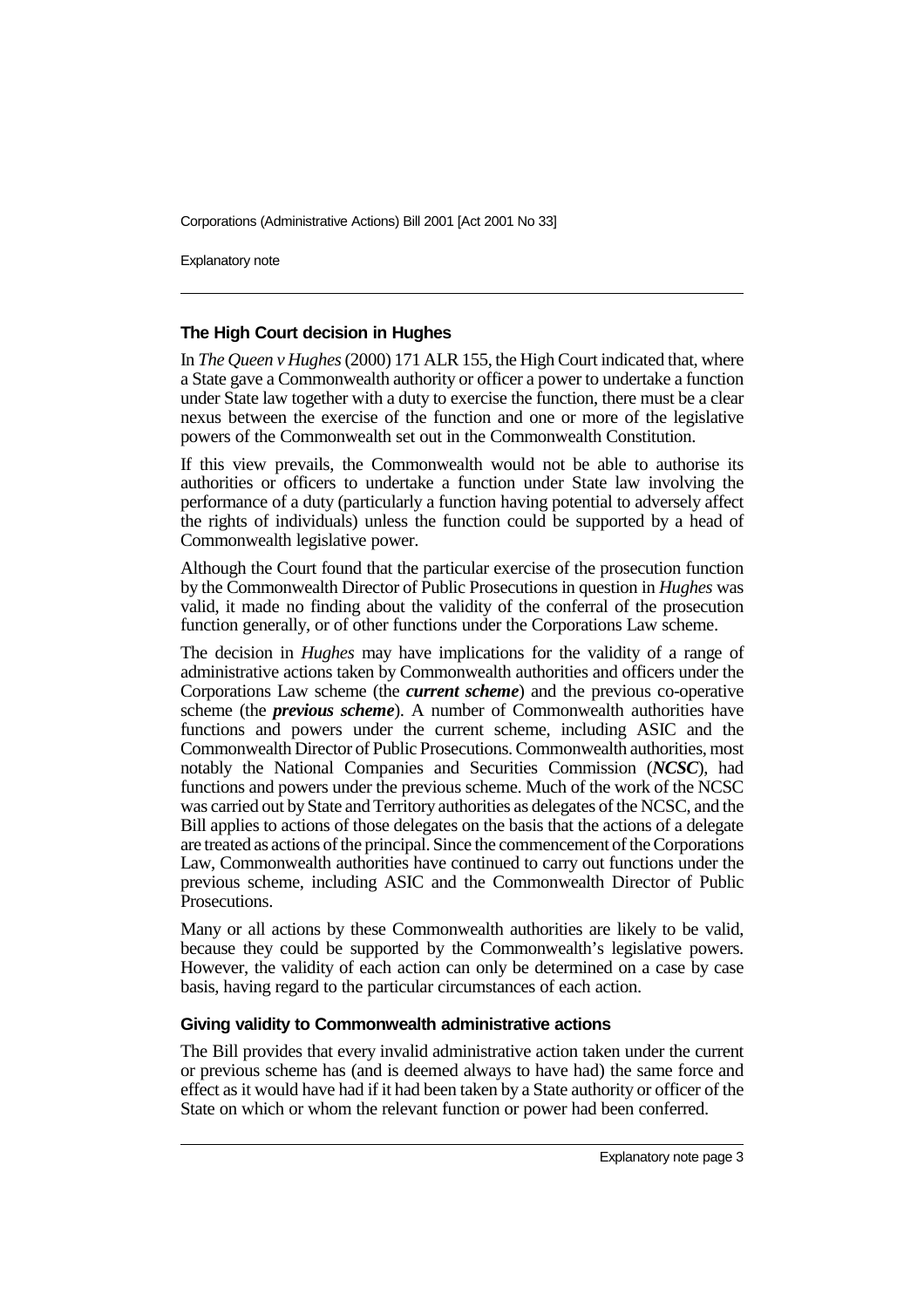Explanatory note

This provision overcomes any doubts about the validity of administrative actions by Commonwealth authorities or officers under the current and previous schemes. Other jurisdictions propose to introduce similar legislation to achieve a uniform effect.

The Bill preserves rights and liabilities potentially affected by invalid administrative actions, and specifically confirms the validity of the registration or incorporation of companies under the current and previous schemes.

The Bill applies to administrative actions taken before the commencement of the proposed Corporations legislation. The validity of future actions by Commonwealth authorities and officers will be assured by the reference of matters to the Commonwealth Parliament by the *Corporations (Commonwealth Powers) Bill* proposed to be enacted by each State. The NSW *Corporations (Commonwealth Powers) Bill* has been enacted and commenced on 4 April 2001 and the new Corporations legislation of the Commonwealth has been introduced into the Commonwealth Parliament in reliance on that reference of powers.

## Outline of provisions

**Clause 1** sets out the name (also called the short title) of the proposed Act.

**Clause 2** provides for the commencement of the proposed Act immediately before the proposed new Corporations legislation of the Commonwealth comes into operation.

**Clause 3** defines certain words and expressions used in the proposed Act. The expression *invalid administrative action* is defined as an administrative action that was taken before the commencement of the proposed Act by a Commonwealth authority or officer pursuant to a function or power conferred under the current or previous scheme (the *relevant function* or *power*), and that is invalid because its conferral on the Commonwealth authority or officer is not supported by a head of power in the Commonwealth Constitution.

**Clause 4** deals with the application and operation of the proposed Act. Clause 4 (1) provides that the proposed Act binds the Crown. Clause 4 (2) provides that the proposed Act has effect despite any provision of the *Corporations (New South Wales) Act 1990* or of the laws applied by that Act, and avoids a possible argument that section 5 of that Act would otherwise prevent the Bill from affecting the operation of that Act. Clause 4 (3) provides that the proposed Act extends to affect